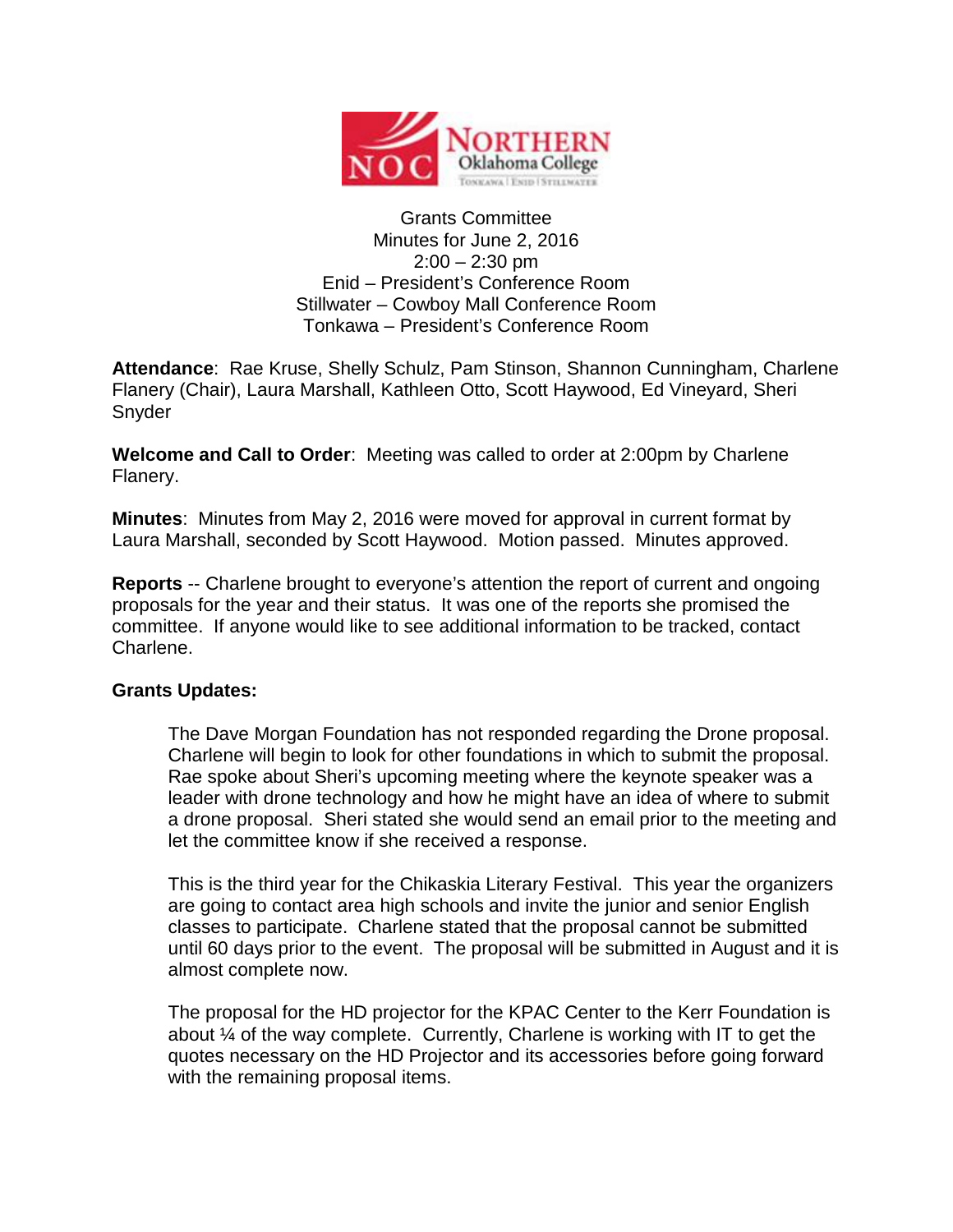Scott Haywood had just received a letter regarding his Mac Lab proposal he was forwarding to Charlene. Unfortunately, he was denied but he is allowed to resubmit a letter of intent next year. Charlene will look for alternate funding sources.

We are also waiting to hear back on the State Farm proposals and the NASNTI proposals. Responses are not expected until the end of summer.

## **New Business**

There has been no notification or Federal Register issued on the America's Promise grant. All we've seen is the press release. Expecting to see something more toward the end of summer.

Frankie Wood-Black brought the possibility of working on a proposal for the Susan Harwood Grant from Department of Labor. The grant is approximately \$80,000 and lasts only 1 year with no possibility of renewal. It is a grant to help get OSHA training in place. Frankie believes that putting a curriculum of OSHA together with this grant and the PTech program could lead to certification of the program. It could also lead to additional funding as the OSHA training curriculum dovetails nicely with the PTech program.

TRIO Upward Bound begins its 5<sup>th</sup> and final year on 9/1/2016. That means beginning in the fall or early spring, we should expect to see the new Federal Register release for new grant proposals. Upward Bound is generally a 1-year program with automatic 1 year renewals for up to 5 years total. Upward Bound Enid has been operating for almost 9 years.

Laura Marshall recently took Linda Mason's "Looking for Grants" and "Beginning Grant Writing" classes at the Regents offices. While down there she made some contacts who were involved in a consortium for cybersecurity. Scott said that Rose State has a cybersecurity program. After some investigation and discussion with Cara Beth, Laura has set up a phone call with a representative from a 4-school consortium involving TCC, Langston-TCC, Okmulgee and .... Laura couldn't remember the 4<sup>th</sup> school.

Pam said that NOC has received funds to do Summer Academies previously but it was for Crime Scene Investigation. It is always possible to submit for a Regents Summer Academy here at NOC for cybersecurity.

## **VOLUNTEERS NEEDED!!**

Charlene is looking for a few good people willing to commit to a subcommittee to work on grant policies and procedures. She will send out an email after the meeting to see if anyone is interested. If you are interested, please email Charlene by the end of the day today or by Monday. She would like people who are interested in digging into the project and having something to present to the grants committee by the end of summer.